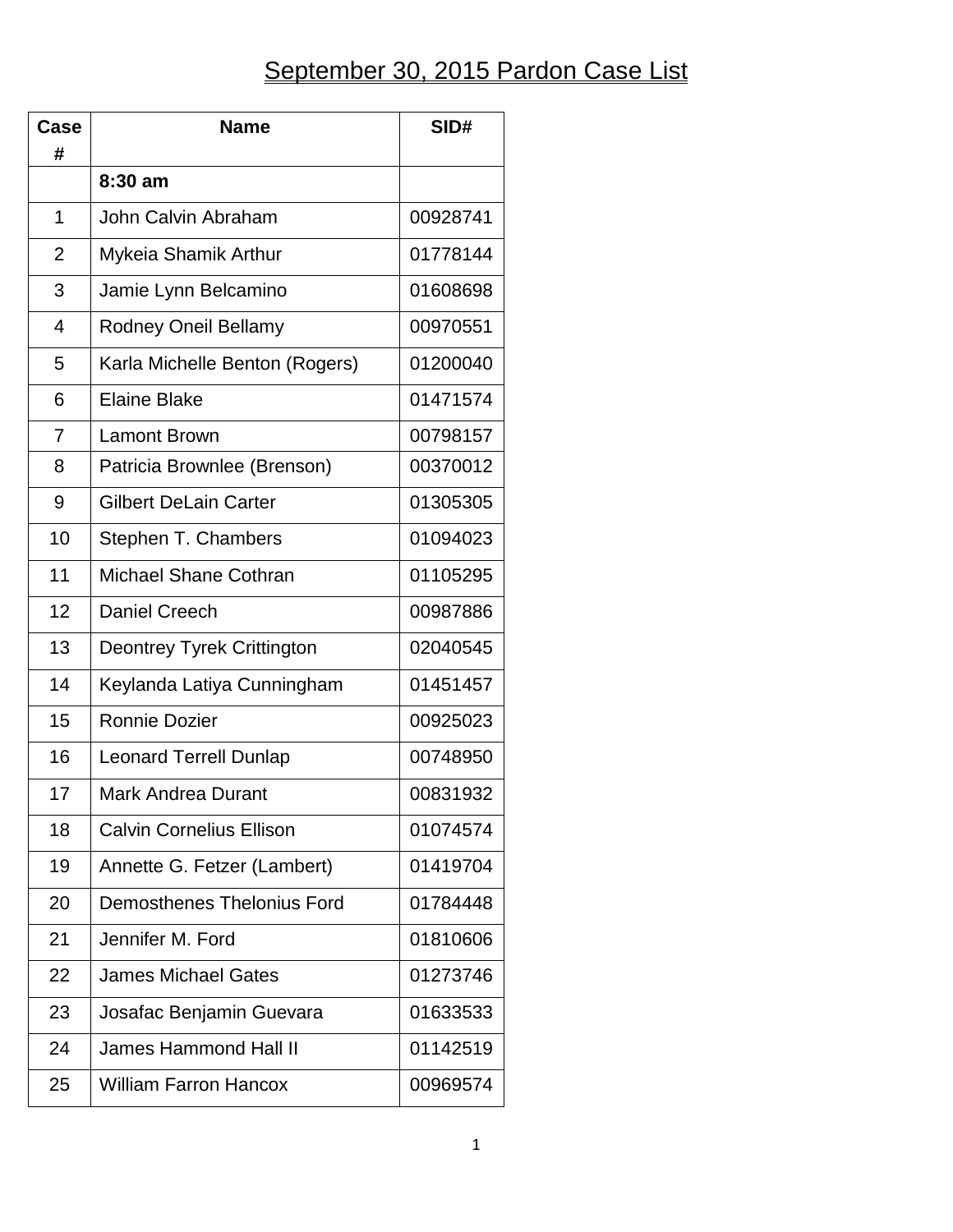## September 30, 2015 Pardon Case List

|    | 11:00 am                          |          |
|----|-----------------------------------|----------|
| 26 | Javis Antoine Higgins             | 01799333 |
| 27 | Joshua David Jennings             | 01674952 |
| 28 | Laverne Johnson                   | 00472847 |
| 29 | Olin Daniel Johnson, Jr.          | 00125109 |
| 30 | <b>Hope Fredrica Jones</b>        | 01616229 |
| 31 | Tommy Douglas Jordan              | 00403446 |
| 32 | Trina L. Keenen (McLean)          | None     |
| 33 | Dewey Lamar Kirkland              | 00586875 |
| 34 | <b>William Michael Lay</b>        | 00918279 |
| 35 | Joseph Wade Lee                   | 01227589 |
| 36 | Amanda Hope Lollis                | 01643008 |
| 37 | Jana G. Martinez (Hollis, Haddad) | 00362688 |
| 38 | <b>Bobby Lee McIntosh</b>         | 00560314 |
| 39 | Shakeema Means                    | 01724896 |
| 40 | <b>Melvin Russell Medlock</b>     | 00594950 |
|    | 12:45 pm                          |          |
| 41 | Ashley Falicia Nealy (Gainey)     | 01877730 |
| 42 | <b>Tommy Lakeith Neloms</b>       | 01376587 |
| 43 | <b>William Tyler Newton</b>       | None     |
| 44 | Felix Ogbuke                      | 01725367 |
| 45 | <b>Timothy Clint Oxendine</b>     | 01131374 |
| 46 | <b>Alvin Wendell Parker</b>       | 00925826 |
| 47 | <b>Jolly Ray Parris</b>           | 00092323 |
| 48 | William Robert Porter, Jr.        | 00229808 |
| 49 | Tameika L. Pringle                | 01102686 |
| 50 | <b>Prentis Deberry Quick</b>      | 01415924 |